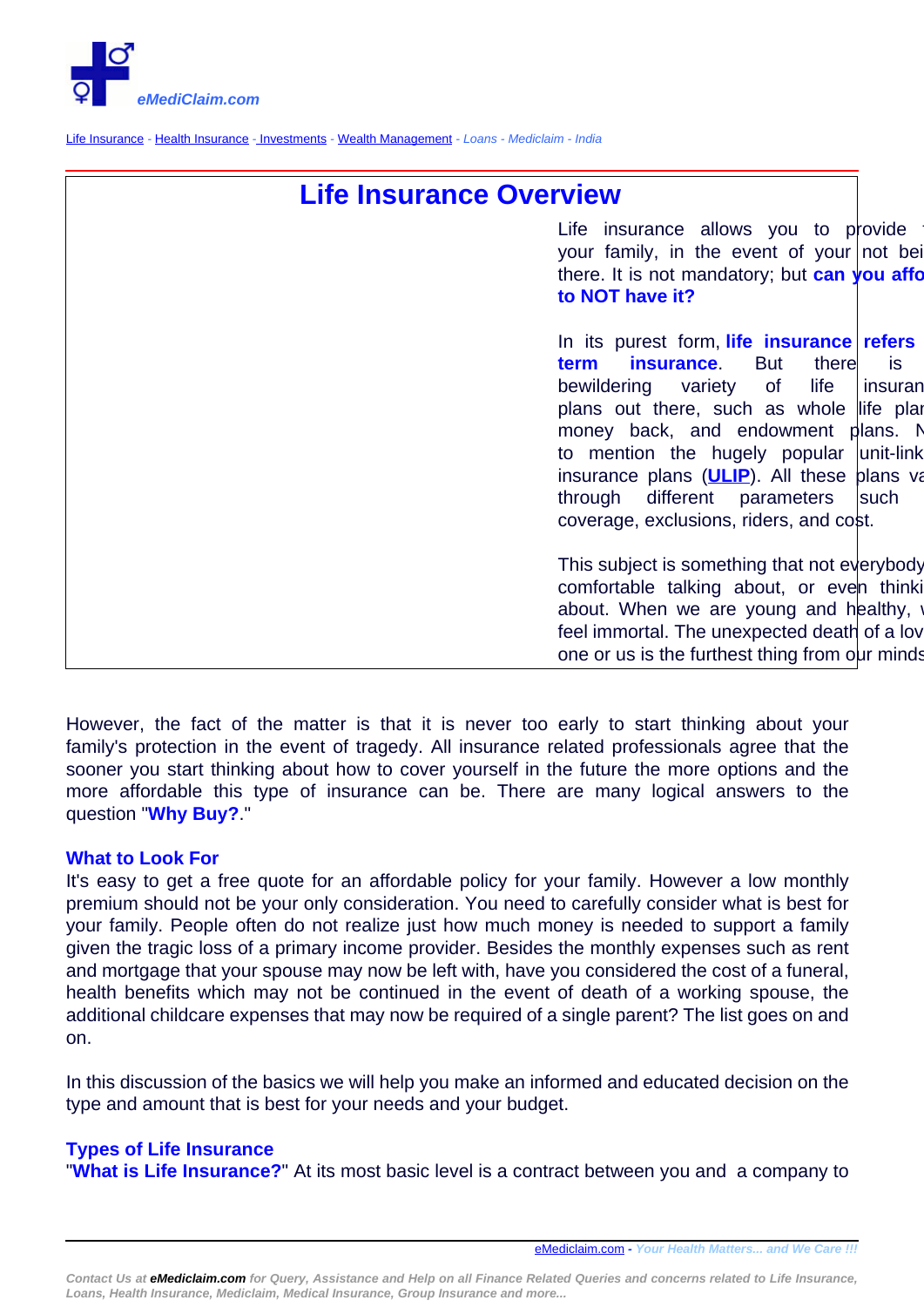

[Life Insurance](http://www.emediclaim.com/life-insurance.html) - [Health Insurance](http://www.emediclaim.com/health-and-car-insurance.html) - [Investments](http://www.gerawealthcreators.com) - [Wealth Management](http://www.emediclaim.com/investment.html) - Loans - Mediclaim - India

pay a sum of money to your beneficiaries in the event of your death, to cover expenses and make up for the lack of your income. Premiums are based on the type of insurance you buy, the benefit amount, and your chances of dying based on your overall health and lifestyle, during the period when the policy is in effect.

There are basically two types. You may have heard of them - **Term Life Insurance** and **Permanent Life insurance**. In this discussion we will review in broad terms the difference between the two.

- **Term Life Insurance** As the name implies is a product that you purchase for a specific length of time, usually 5, 10 or 20 years. At the end of the term you are given the option of renewing the policy. Term life is strictly that, only insurance that pays a death benefit, as opposed to Permanent policies that accrue cash value. Term Life pays a lump sum single benefit at the time of death. Your family can use that money to cover funeral expenses, immediate bills, and invest in annuities to make up for the loss of salary to pay on-going monthly expenses. Term is the easiest and most affordable life insurance to obtain. A Term policy is great for young families just starting out.
- **Permanent Life Insurance** Unlike Term Life, there is no fixed time limit to Permanent Life, so long as you keep making your monthly premium payments the contract between you and the insurance company remains in effect. The other key difference between permanent and term life insurance is that a Permanent policy gains "cash value." Part of your monthly premium goes into a tax-deferred investment account that you do have access to while you are alive. There are various types of Permanent Life such as Whole Life, Universal Life and Variable-Universal Life

## **How Much Do I Need?**

That is a very good question, especially since the answer will change over time depending on your age and life circumstances. You may feel you may not even need any at all if you are young and single, but with the average cost of a funeral being Rs. 50,000 or more, you have reason to consider it. Once you have people that depend on your income such as a spouse and children, then it is an absolute necessity. Even then your needs will change as your standard of living changes and your family grows. A young family with an infant and a small rental apartment will obviously require less insurance then a family with a house, a mortgage, and two kids in college. Feel free to use our benefits calculator to help determine the right amount for your circumstances.

No matter what stage of life you are in here are some basic guidelines and considerations to determine the amount you will need.

Be sure to consider the cost of a funeral. Even if your final wishes do not include a traditional burial, the cost needs to be factored into your death benefit. It is advisable to find out a good approximate cost of whatever final arrangements you chose. Also when considering "final costs" that may be incurred by your beneficiaries be sure to consider all federal and state taxes that may be due immediately upon your death. These usually amount to 10% of the total value of your Estate.